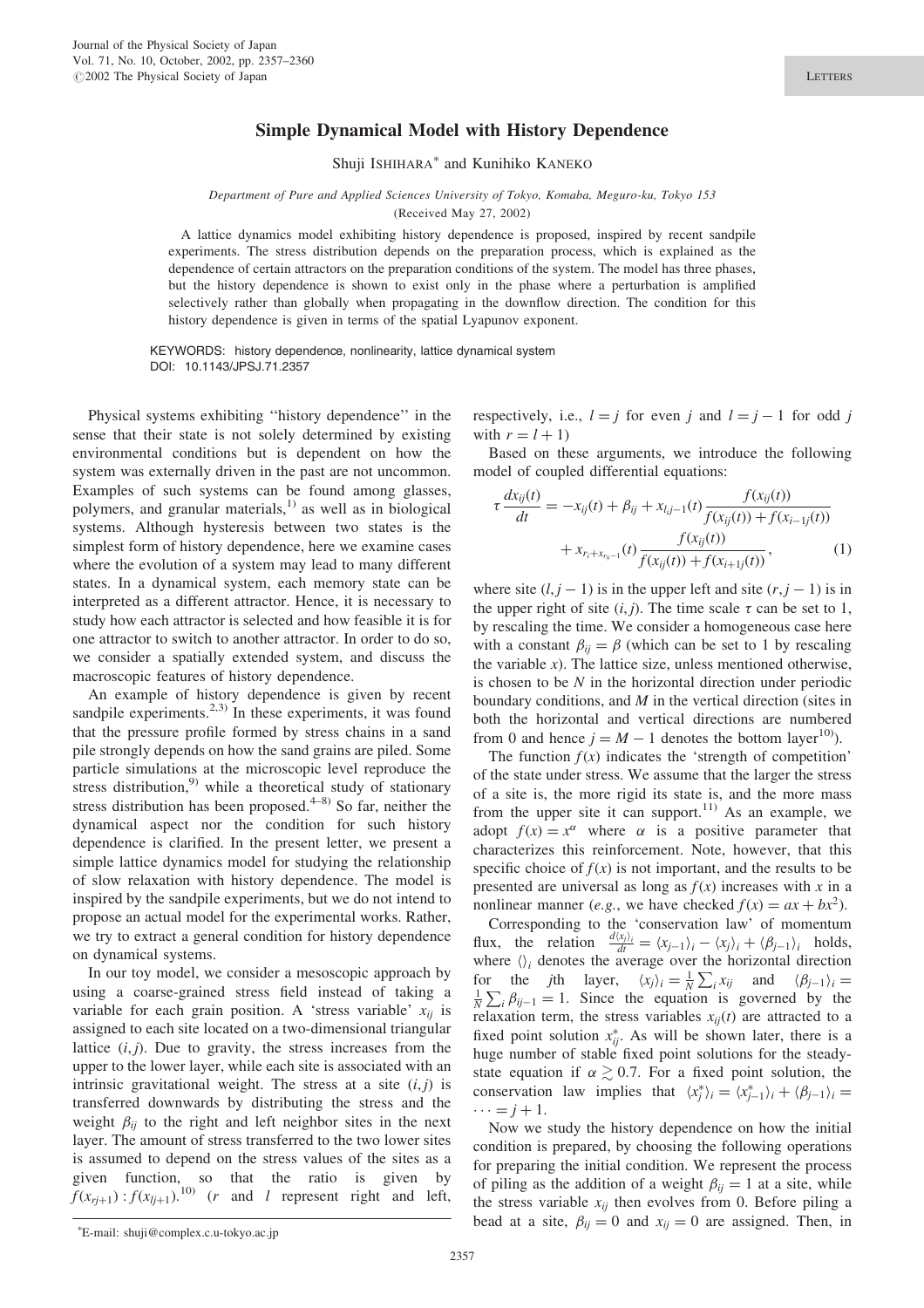order to simulate a piling process from the bottom to the top, at each step, we randomly choose a horizontal site  $i$  from a Gaussian distribution with the standard deviation  $W \times (N/2)$ and take the largest value j such that the site  $(i, j)$  is not vacant. If both the neighboring lower sites are occupied, the weight  $\beta$  is added to that site. If at least one of the sites of the neighboring lower sites is vacant, this (mesoscopic) bead is added to the lower vacant site. By adding weights successively, the dynamics is iterated, leading to a fixed stress field.

Indeed, this operation is inspired by the sandpile experiments, where the pressure distribution at the bottom has a minimum in the center when the sand grains are piled from a small hole, while it has a maximum at the center when the sand grains are scattered during piling.<sup>2,3)</sup> The case of  $W \ll 1$  corresponds to a piling process from a thin hole, while the case of  $W > 1$  corresponds to a piling process in which the beads are scattered.

Figure 1 shows the results of the stress field for (a)  $W =$ 0.1 and (b)  $W = 10$ . Note that stress  $x_{ii}$  is accumulated in a few lattice sites forming a downflow stream, and these sites forma connected chain, which we call 'stress chain', borrowing the term for granular matter. The accumulation of the stress itself is possible, since our model has a tendency to accumulate more stress at a site with a larger stress value. In fact, the formation of stress chains is commonly observed for  $\alpha \gtrsim 0.7$ .

As shown in Fig. 1, the stress chain is distributed around the edge for case (a), while in case (b), it is distributed around the center. The stress distribution at the bottomplate, obtained froman average of 100 samples, is plotted in Fig. 1(c). It has a dip at the center in case (a), while it is unimodal in case (b). The stress distribution with the dip is observed

 $(b)W=10.0$ 

 $W=0.1$  $W=0.1$ <br> $W=10.0$ 

> $N = 128$ N=256



Pressure Distribution

Pressure Distribution

Pressure Distribution Pressure Distribution

(d)

(c)

 $(a) W=0.1$ 



Fig. 2. The ratio of the number of stress chains to  $N$  plotted against the time scale T of the piling process described in the text. The vertical lattice size is 120, and the horizontal size is 64  $(\square)$ , 128  $(\circ)$ , 200  $(\bullet)$ . The results were obtained by averaging 500 runs.

independent of the systemsize and fits a scale-invariant form upon normalizing the width by its size, as shown by red points in Fig. 1(d).

As a second demonstration of history dependence, we study how the stress pattern depends on the time scale for the piling process. Differences in time scales are introduced as follows: first the system is again prepared in a "no-bead state", i.e., a state with  $\beta_{ij} = x_{ij} = 0$  for all sites. Then, in each T step (until the top layer  $j = 0$  is reached), we set  $\beta = 1$  for all the sites in the lowest vacant layer simultaneously. The stress field  $x_{ij}$  of a new site is set to a random value in the range  $[0, 0.1]$  to represent small fluctuations. Thus, with the help of eq. (1), a fixed stress pattern  $x_{ij}^*$  is obtained. The results are shown in Fig. 2.

Through this process, stress chains are again formed. We have computed the number of stress chains  $\langle \langle N_o \rangle \rangle$  by counting the sites that satisfy  $x_{ij}^* > \langle x_j^* \rangle_i = j + 1$  in the bottom layer, where  $\langle \langle ... \rangle \rangle$  is the ensemble average over 500 trials. When the piling process is fast  $(T < 10)$ , the number of stress chains is small, and in fact the stress is accumulated at few sites in the lower layer. For larger  $T$ , the number of stress chains is larger, and the weight is supported by more sites.<sup>12)</sup> This dependence on the time scale is commonly observed for  $\alpha > 1$ . The time scale  $T \approx 10$  is related to the intrinsic time scale for the relaxation of the coupled system, as will be discussed later.

Now we discuss the origin of this history dependence in terms of the dynamical systems theory. First, the coexistence of multiple attractors is confirmed by choosing different initial conditions with  $x_{ij} \in [0, 1]$ . Then after the relaxation is completed, we compute the patterns of the fixed point attractors. Depending on the value of  $\alpha$ , we have the following three phases.

- (I)  $\alpha \leq 0.7$ : The system is always attracted to a stable homogeneous state. A single stable fixed point with  $x_{ij}^* = j + 1$  (independent of *i*) exists.
- (II)  $0.7 \le \alpha \le 1$ : In addition to the homogeneous solution, many stable fixed point patterns appear [Fig. 3(a)]. In the upper region, the patterns are almost homogeneous while in the lower region they are striped (zigzag-like) with some dislocations. The homogeneous state is destabilized at lower layer because the state is convectively unstable as will be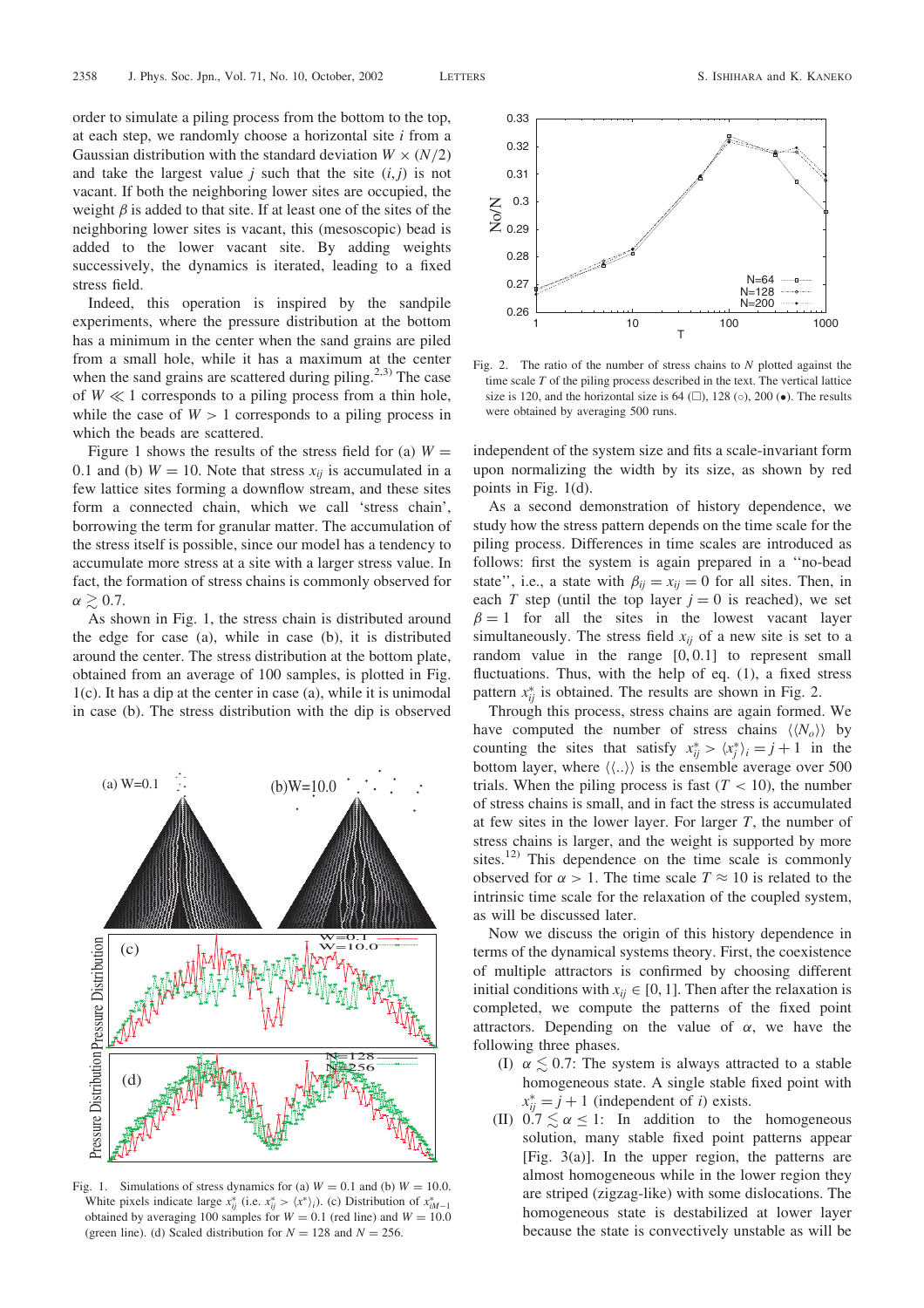

Fig. 3. The left columns in (a) and (b) show the stress variables  $x_{ij}^*$  plotted in gray scale for a system size of  $32 \times 200$ . (a)  $\alpha = 0.9$  and (b)  $\alpha = 1.2$ . The right columns depict  $\Delta x_{ij}^* = |x_{ij}^{*'} - x_{ij}^{*}|$  in gray scale, where  $x_{ij}^{*'}$  is the fixed point reached after a perturbation is added as  $\beta_0 =$  $(1, 1, \dots) \to \beta_0 + \delta \beta$ , with  $\delta \beta \in [-0.00001, 0.00001]$ .

shown later.

(III)  $\alpha > 1$ : The homogeneous solution becomes unstable at  $\alpha = 1 + 1/(j + 1)$ , and further down stream it is always unstable. When following the layers down, the behavior changes from an almost homogeneous state to a stripe pattern, as in phase II, and then to patterns where stresses are accumulated into fewer sites forming inhomogeneous patterns, as shown in Fig. 3(b).

Although both phases II and III have multiple fixed points, the history dependence discussed so far is observed only for phase III. One important difference between phases II and III lies in the response of each attractor to a perturbation applied at the top layer.

In phase II, there is a switch fromone attractor to another when applying a tiny perturbation for at least  $O(1)$  time units. A local perturbation in an upper layer spreads out horizontally in the lower layers. Fig. 3(a) shows  $x_{ij}^*$  and the variation  $\Delta x_{ij}^*$  caused by the perturbation. As can be seen,  $x_{ij}$ are altered for almost all sites.

In phase III, a perturbation must be applied for a long time in order to cause a switch to a different attractor. Furthermore, the length with which the perturbation must be applied increases as the perturbation amplitude decreases. Here, a perturbation is not transferred smoothly to all sites, but is localized around a few stress chains. As shown in Fig. 3, the sites whose  $x_{ii}$  values are altered are located around the stress chains, particularly at the lower layers. The change of  $x_{ij}^*$  is temporally intermittent. After a perturbation is applied, the stress values remain almost constant, but then for some sites, they show a sudden increase corresponding to a rearrangement of the stress chains.

In order to study the relationship between the response to a perturbation and history dependence, we carried out the following simulations. After the system reaches a fixed



Fig. 4. The fraction of attractor switches due to a perturbation with amplitude  $\epsilon \in [0.0001, 0.1]$ , and duration  $\tau$  in the top layer. The lattice size is  $32 \times 200$  and  $\alpha = 1.2$ .

point, we apply a perturbation at the top (0-th) layer to change  $\beta_0 = (1, 1, \dots)$  to  $\beta_0 + \delta \beta_0$  over  $\tau$  steps, where  $\delta \beta_0$ is chosen randomly over  $[-\epsilon, \epsilon]$  and fixed. After waiting for the system to settle down to a fixed point attractor, we checked whether or not it is identical to the original attractor. By taking 100 samples, the ratio of attractor switching is computed as a function of perturbation strength  $\epsilon$  and perturbation duration  $\tau$ . This is shown in Fig. 4 for phase III. As the duration  $\tau$  of the application of the perturbation increases, its effect accumulates, causing a switch from one attractor to another. The required time for a given switch ratio is approximately  $1/\epsilon$ . Hence the history dependence in Fig. 2 is a natural consequence of the above time-scale dependence. Note that for phase II, no dependence on  $\tau$  or  $\epsilon$ is observed since almost all perturbations kick the system to a different attractor.

The response of a system to tiny perturbations is generally studied by means of a Lyapunov analysis. Ordinary Lyapunov analysis, however, is not useful here, since all the fixed points studied so far are linearly stable. Rather, in an open-flow system, the co-moving Lyapunov exponent for measuring how a perturbation is amplified along the spatial direction is important.<sup>13-16)</sup>

In order to discuss the stability along the spatial direction, we first obtain the relationship between the fixed point at the  $(j-1)$ -th layer and that at the *j*-th layer  $x_j^* = f(x_{j-1}^*, x_j^*)$  by setting the r.h.s. of eq. (1) to 0. This gives a spatial map from  $x_{j-1}^*$  to  $x_j^*$ . The amplification rate of the perturbation  $\delta x_{j-1}^*$  at the  $(j-1)$ -th layer is given by  $\delta x_j^* = M_j \delta x_{j-1}^*$ , with  $M_j$  as the Jacobi matrix for the spatial map.

The rate at which a perturbation expands in the downflow direction is then given by the maximal Lyapunov exponent of the spatial map as  $\lambda_j^{sp} = \log(\mu_j)/j$ , where  $\mu_j$  is the square root of the maximal eigenvalue of  $Q_j^{\dagger} Q_j$ , with  $Q_j =$  $M_iM_{i-1}$ ... $M_1$ , where *j* starts from the 0-th layer. The local expansion rate from one layer to the next  $(\lambda_j^{\text{loc.}})$  is also computed as the logarithm of the square root of the maximal eigenvalue of  $M_j^{\dagger}M_j$ . We plotted  $\lambda_j^{\text{sp}}$  in Fig. 5 as a function of j.

In phases II and III ( $\alpha = 0.8, 1.2$ )  $\lambda_j^{\text{loc.}}$  is positive, and a perturbation in one layer is amplified to the next. The behavior of  $\lambda_j^{\text{sp}}$ , however, is different between the two phases. In phase II,  $\lambda_j^{\text{sp}}$  increases with layer j, in fact, the attractors of phase II are convectively unstable.<sup>13-15)</sup> On the other hand, in phase III,  $\lambda_j^{\text{sp}}$  first increases sharply and then